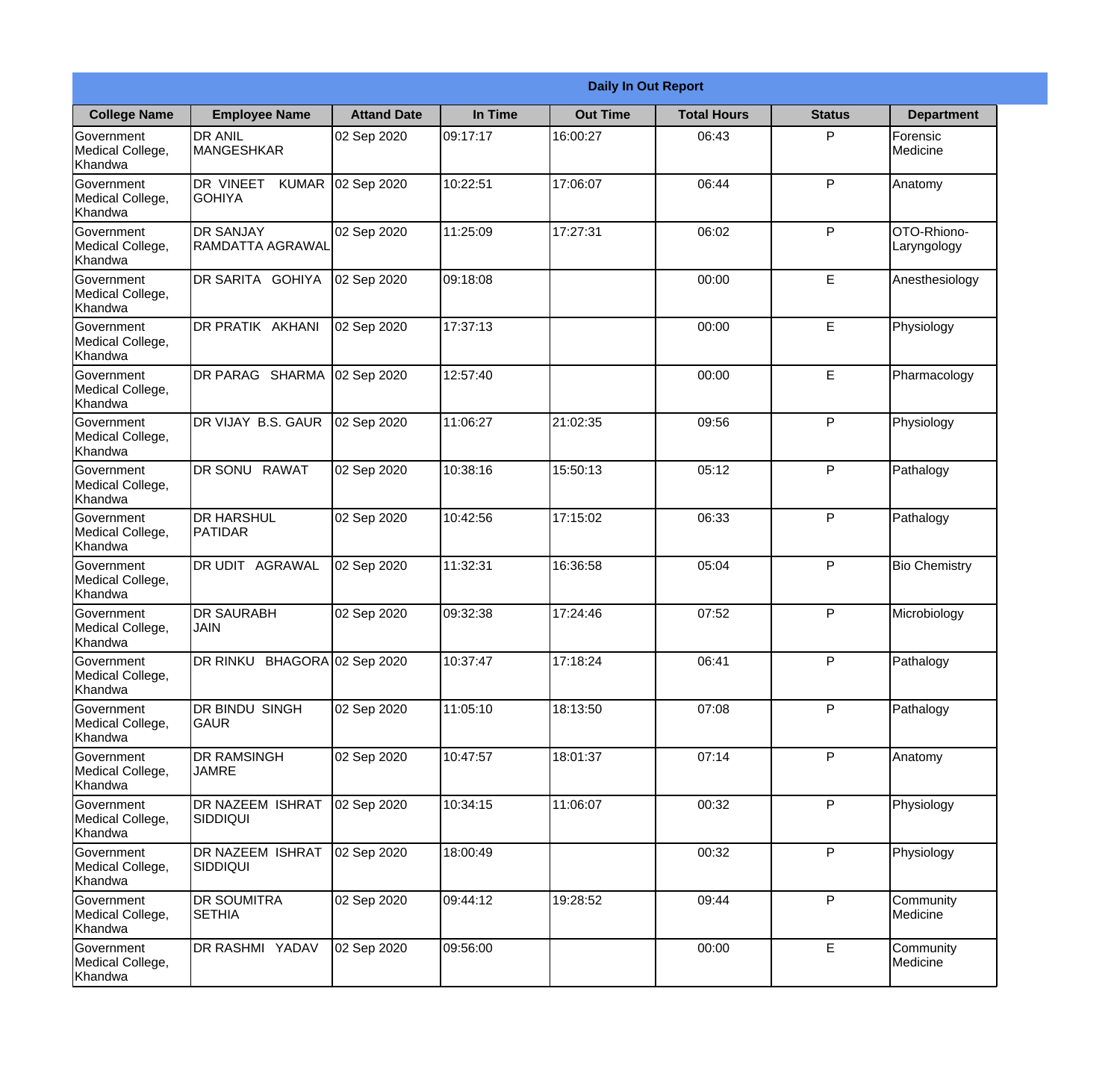| <b>Designation</b>                  | <b>Category</b> |
|-------------------------------------|-----------------|
| <b>Assistant Professor</b>          | Para Clinical   |
| Professor                           | Non Clinical    |
| Professor                           | Clinical        |
| Professor                           | Clinical        |
| <b>Assistant Professor</b>          | Non Clinical    |
| Professor                           | Para Clinical   |
| Associate Professor Non Clinical    |                 |
| Demonstrator/Tutor   Para Clinical  |                 |
| Assistant Professor   Para Clinical |                 |
| Associate Professor Non Clinical    |                 |
| Associate Professor Para Clinical   |                 |
| Assistant Professor   Para Clinical |                 |
| Associate Professor   Para Clinical |                 |
| Demonstrator/Tutor   Non Clinical   |                 |
| Professor                           | Non Clinical    |
| Professor                           | Non Clinical    |
| <b>Assistant Professor</b>          | Para Clinical   |
| <b>Assistant Professor</b>          | Para Clinical   |

## **Daily In Out Report**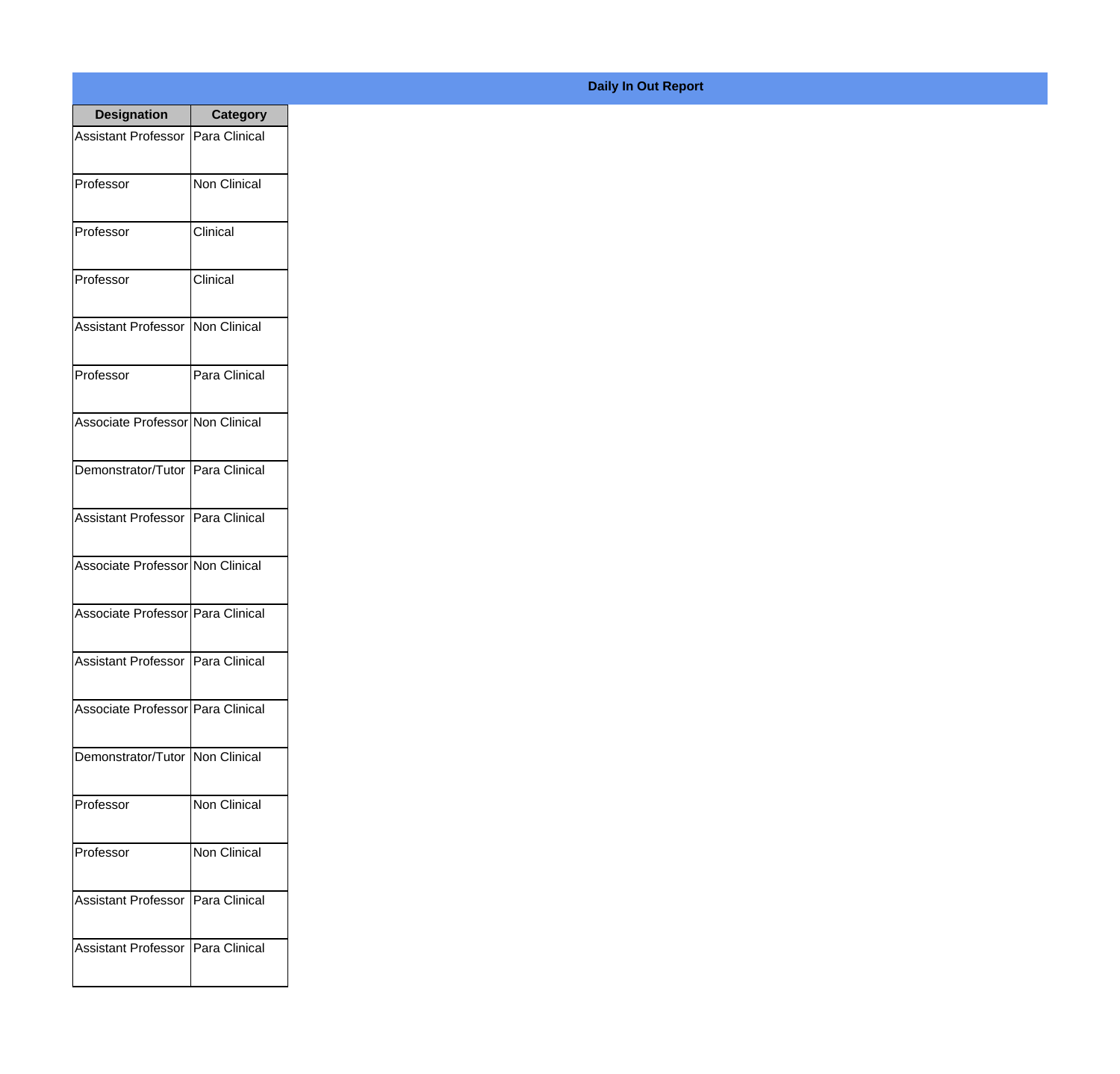|                                                         |                                                |             |          |          | <b>Daily In Out Report</b> |              |                        |
|---------------------------------------------------------|------------------------------------------------|-------------|----------|----------|----------------------------|--------------|------------------------|
| Government<br>Medical College,<br>Khandwa               | <b>MR PIYUSH KUMAR</b><br><b>MISHRA</b>        | 02 Sep 2020 | 11:12:40 |          | 00:00                      | E            | Community<br>Medicine  |
| <b>Government</b><br>Medical College,<br>Khandwa        | DR SACHIN PARMAR 02 Sep 2020                   |             | 09:55:08 | 19:29:11 | 09:34                      | $\mathsf{P}$ | Community<br>Medicine  |
| <b>Government</b><br>Medical College,<br>Khandwa        | DR PRAMILA VERMA 02 Sep 2020                   |             | 11:47:33 |          | 00:00                      | E            | Paediatrics            |
| <b>Government</b><br>Medical College,<br>Khandwa        | <b>DR MANOJ BALKE</b>                          | 02 Sep 2020 | 09:30:05 | 16:46:55 | 07:16                      | $\mathsf{P}$ | Ophthalmology          |
| Government<br>Medical College,<br>Khandwa               | <b>DR GARIMA</b><br><b>AGRAWAL VARSHNEY</b>    | 02 Sep 2020 | 11:43:58 |          | 00:00                      | E            | Paediatrics            |
| <b>Government</b><br>Medical College,<br><b>Khandwa</b> | <b>DR SIDDHARTH</b><br><b>BANODE</b>           | 02 Sep 2020 | 08:35:18 | 16:36:36 | 08:01                      | $\mathsf{P}$ | Pharmacology           |
| Government<br>Medical College,<br>Khandwa               | <b>DR CHANDNI</b><br><b>IKAROLE</b>            | 02 Sep 2020 | 09:55:35 | 18:10:29 | 08:15                      | P            | Ophthalmology          |
| Government<br>Medical College,<br>Khandwa               | <b>DR PRIYA KAPOOR</b><br>KAPOOR               | 02 Sep 2020 | 10:33:01 | 17:11:09 | 06:38                      | P            | Pathalogy              |
| Government<br>Medical College,<br>Khandwa               | <b>DR SAPNA</b><br><b>MAHESHRAM</b>            | 02 Sep 2020 | 11:00:00 | 18:11:19 | 07:11                      | $\mathsf{P}$ | Community<br>Medicine  |
| <b>Government</b><br>Medical College,<br>Khandwa        | <b>DR SEEMA</b><br><b>SUDHAKARRAO</b><br>SUTAY | 02 Sep 2020 | 10:54:24 | 17:38:33 | 06:44                      | P            | Forensic<br>Medicine   |
| <b>Government</b><br>Medical College,<br>Khandwa        | <b>DR RAKESH SINGH</b><br><b>HAZARI</b>        | 02 Sep 2020 | 16:06:25 |          | 00:00                      | E            | Pathalogy              |
| Government<br>Medical College,<br>Khandwa               | <b>DR ANANT</b><br><b>TUKARAM PAWAR</b>        | 02 Sep 2020 | 19:28:59 |          | 00:00                      | E            | Community<br>Medicine  |
| Government<br>Medical College,<br>Khandwa               | DR SHAIKH M.KHALIQ 02 Sep 2020                 |             | 10:35:15 |          | 00:00                      | E            | <b>Bio Chemistry</b>   |
| Government<br>Medical College,<br>Khandwa               | DR RAJU                                        | 02 Sep 2020 | 09:41:40 |          | 00:00                      | E            | Forensic<br>Medicine   |
| Government<br>Medical College,<br>Khandwa               | <b>DR MAHENDRA</b><br><b>PANWAR</b>            | 02 Sep 2020 | 09:25:58 |          | 00:00                      | E            | Orthopaedics           |
| Government<br>Medical College,<br>Khandwa               | DR AJAY GANGJI                                 | 02 Sep 2020 | 11:20:14 |          | 00:00                      | E            | <b>General Surgery</b> |
| Government<br>Medical College,<br>Khandwa               | DR ASHOK<br><b>BHAUSAHEB NAJAN</b>             | 02 Sep 2020 | 10:42:16 |          | 00:00                      | E            | Forensic<br>Medicine   |
| Government<br>Medical College,<br>Khandwa               | DR PRIYESH<br><b>MARSKOLE</b>                  | 02 Sep 2020 | 12:35:55 |          | 00:00                      | E            | Community<br>Medicine  |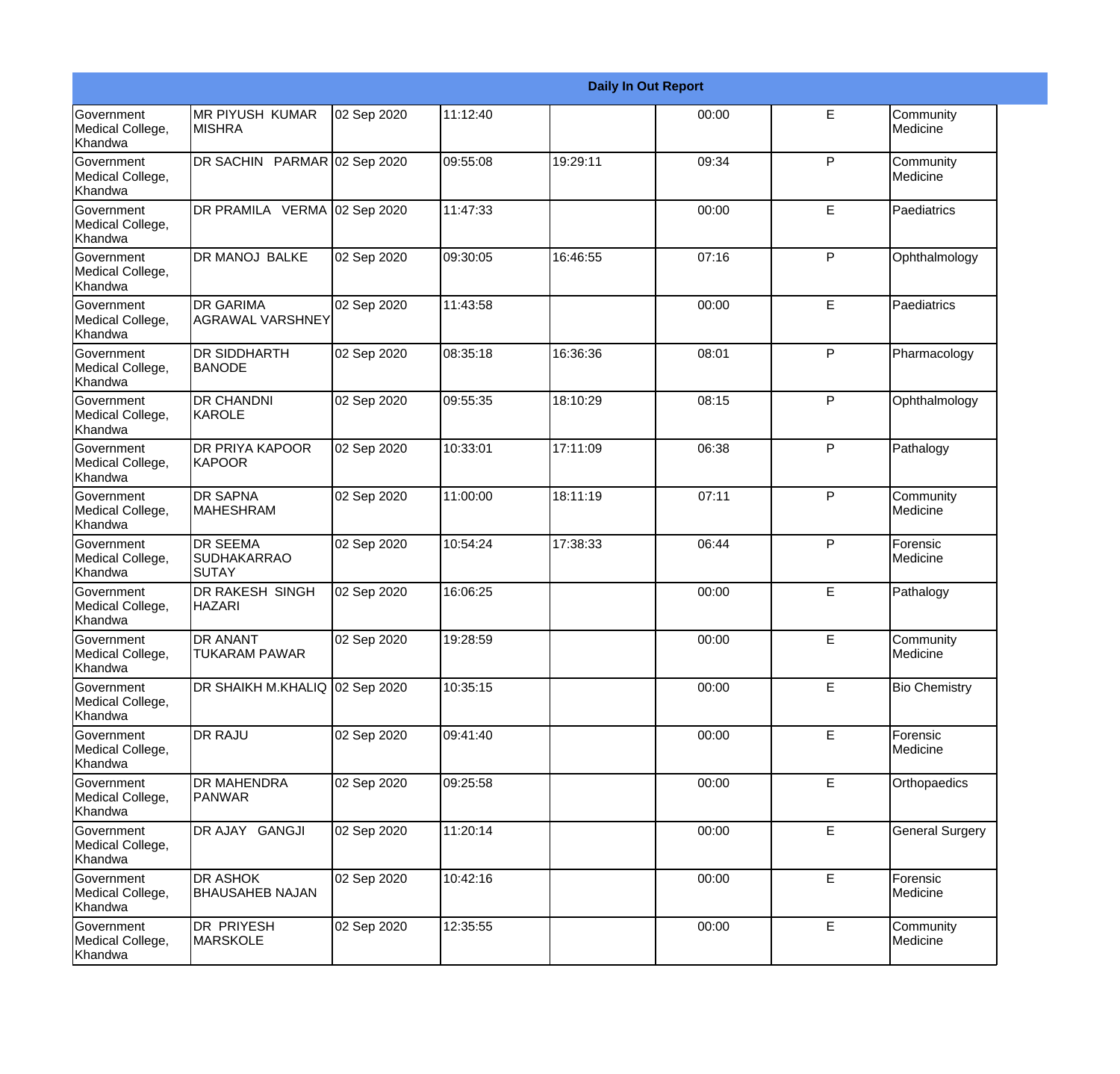| Statistician                        | Para Clinical |
|-------------------------------------|---------------|
| Assistant Professor Para Clinical   |               |
|                                     |               |
| Professor                           | Clinical      |
| Assistant Professor Clinical        |               |
| Associate Professor Clinical        |               |
| Associate Professor Para Clinical   |               |
|                                     |               |
| Assistant Professor Clinical        |               |
| Demonstrator/Tutor Para Clinical    |               |
| Associate Professor Para Clinical   |               |
|                                     |               |
| Professor                           | Para Clinical |
| Professor                           | Para Clinical |
| Professor                           | Para Clinical |
|                                     |               |
| Professor                           | Non Clinical  |
| Demonstrator/Tutor Para Clinical    |               |
| Assistant Professor Clinical        |               |
|                                     |               |
| Professor                           | Clinical      |
| Associate Professor   Para Clinical |               |
| Associate Professor Para Clinical   |               |
|                                     |               |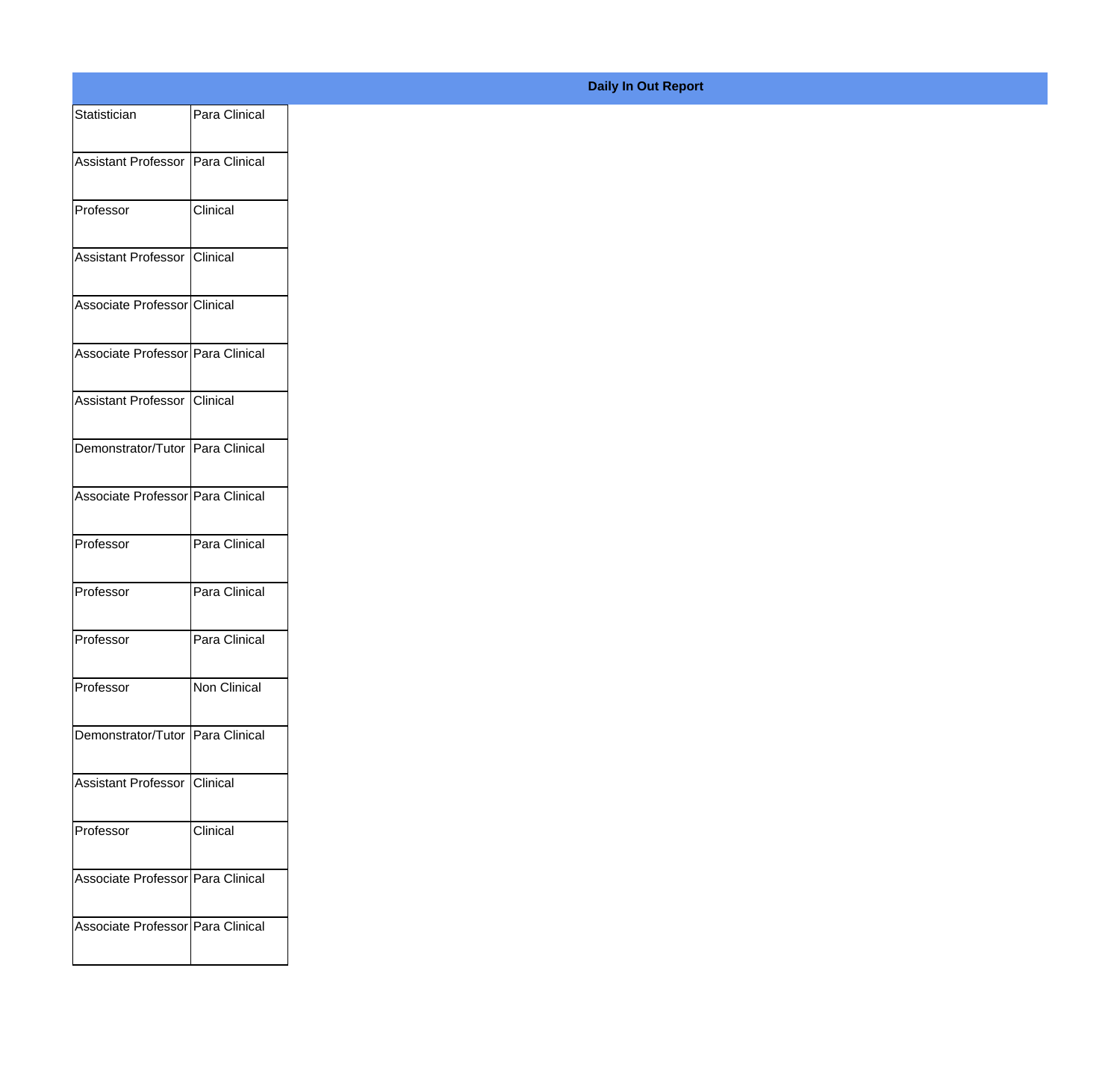|                                                  |                                        |             |          |          | <b>Daily In Out Report</b> |   |                             |
|--------------------------------------------------|----------------------------------------|-------------|----------|----------|----------------------------|---|-----------------------------|
| <b>Government</b><br>Medical College,<br>Khandwa | <b>DR SANGEETA</b><br><b>CHINCHOLE</b> | 02 Sep 2020 | 10:40:06 |          | 00:00                      | E | Physiology                  |
| <b>Government</b><br>Medical College,<br>Khandwa | DR NEERAJ KUMAR                        | 02 Sep 2020 | 10:33:41 |          | 00:00                      | E | Dentisry                    |
| Government<br>Medical College,<br>Khandwa        | DR VIJAY NAYAK                         | 02 Sep 2020 | 11:47:50 |          | 00:00                      | E | Anatomy                     |
| Government<br>Medical College,<br>Khandwa        | DR SUNIL BAJOLIYA                      | 02 Sep 2020 | 12:07:52 |          | 00:00                      | E | OTO-Rhiono-<br>Laryngology  |
| Government<br>Medical College,<br>Khandwa        | DR NISHA MANDLOI<br><b>PANWAR</b>      | 02 Sep 2020 | 09:28:28 |          | 00:00                      | E | Obstetrics &<br>Gynaecology |
| Government<br>Medical College,<br>Khandwa        | DR NANDINI DIXIT                       | 02 Sep 2020 | 12:22:18 |          | 00:00                      | E | Paediatrics                 |
| <b>Government</b><br>Medical College,<br>Khandwa | <b>DR SATISH</b><br><b>CHANDEL</b>     | 02 Sep 2020 | 10:02:44 | 16:32:32 | 06:30                      | P | Pharmacology                |
| Government<br>Medical College,<br><b>Khandwa</b> | DR MUKTESHWARI<br><b>GUPTA</b>         | 02 Sep 2020 | 10:54:40 | 16:38:53 | 05:44                      | P | Pharmacology                |
| <b>Government</b><br>Medical College,<br>Khandwa | DR YASHPAL RAY                         | 02 Sep 2020 | 10:39:06 |          | 00:00                      | E | Anatomy                     |
| Government<br>Medical College,<br>Khandwa        | <b>DR DEEPIKA</b><br><b>PANWAR</b>     | 02 Sep 2020 | 10:42:37 | 16:02:29 | 05:20                      | P | <b>Bio Chemistry</b>        |
| Government<br>Medical College,<br>Khandwa        | <b>DR DEEPIKA</b><br><b>PANWAR</b>     | 02 Sep 2020 | 16:02:47 |          | 05:20                      | P | <b>Bio Chemistry</b>        |
| <b>Government</b><br>Medical College,<br>Khandwa | <b>MOHIT GARG</b>                      | 02 Sep 2020 | 09:46:30 |          | 00:00                      | E | <b>General Medicine</b>     |